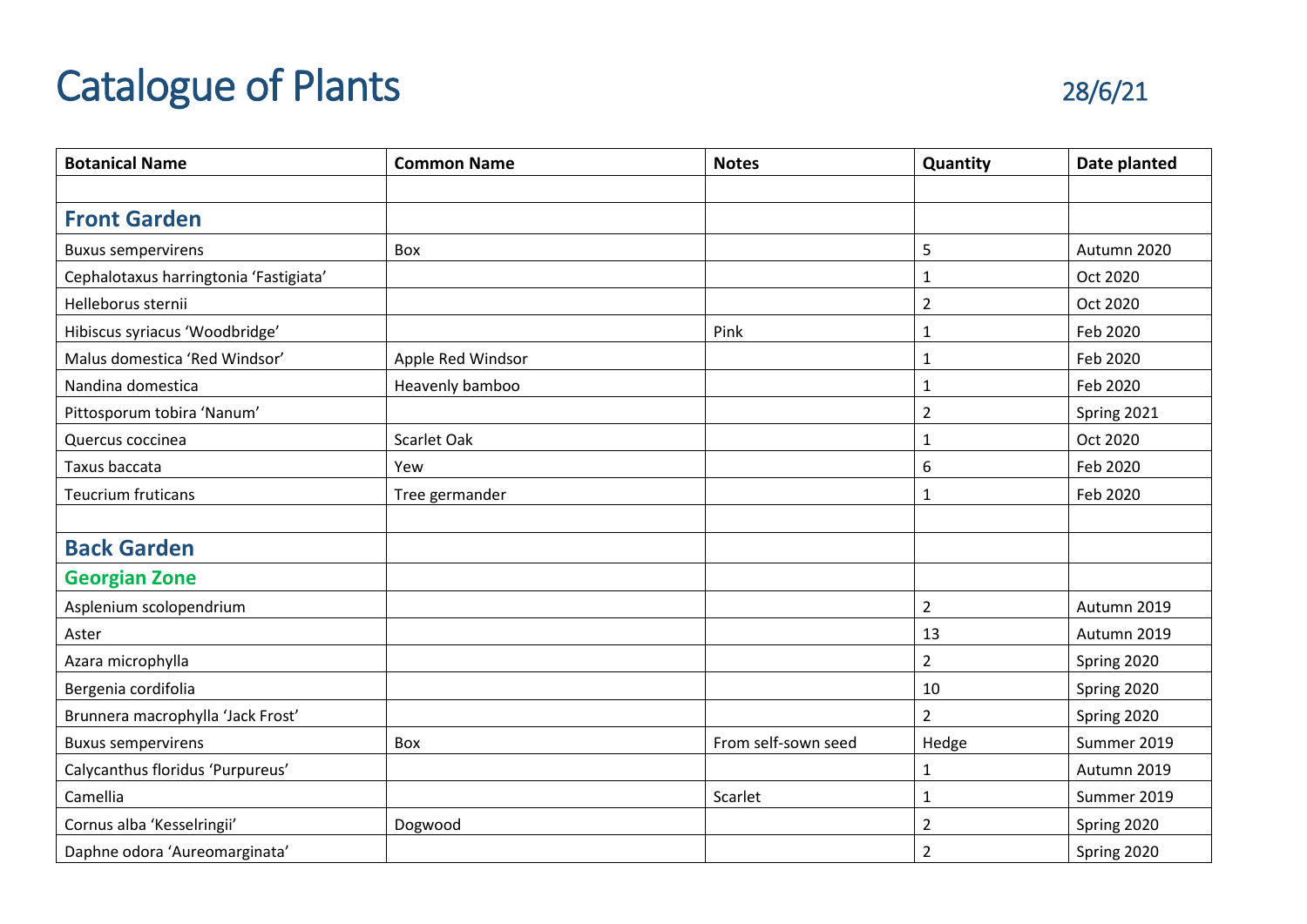| <b>Botanical Name</b>                     | <b>Common Name</b> | <b>Notes</b>               | Quantity                | Date planted |
|-------------------------------------------|--------------------|----------------------------|-------------------------|--------------|
| Daphne transatlantica 'Eternal Fragrance' |                    |                            | $\mathbf{1}$            | Spring 2020  |
| Dryopteris erythrosora                    |                    | Either side of arch        | $\overline{2}$          | Spring 2020  |
| Dryopteris filix-mas linearis Polydactyla | Linear male fern   | East bed                   | $\mathbf 1$             | Spring 2020  |
| Fern                                      |                    | West bed                   | $\mathbf 1$             | Autumn 2019  |
| Fern                                      |                    | West bed                   | $\mathbf{1}$            | Autumn 2019  |
| Fern                                      |                    | West bed                   | $\overline{2}$          | Autumn 2019  |
| Fern                                      |                    | Next to house              | $\mathbf 1$             | Autumn 2019  |
|                                           |                    | Pink, rockery end and west |                         |              |
| Geranium                                  |                    | bed                        | $\boldsymbol{9}$        | Autumn 2019  |
| Geranium                                  |                    | White pink, central        | 12                      | Autumn 2019  |
| Geum                                      |                    | Red double                 | $\overline{\mathbf{4}}$ | Autumn 2019  |
| Hemerocallis                              | Daylily            | Yellow                     | 6                       | Autumn 2019  |
| Hosta                                     |                    | Gold                       | $\pmb{4}$               | Autumn 2019  |
| Hosta                                     |                    | Glaucus                    | 5                       | Autumn 2019  |
| Hydrangea anomala subsp. petiolaris       |                    |                            | $\mathbf{1}$            | Existing     |
| Hydrangea macrophylla                     |                    | White                      | $\mathbf{1}$            | Spring 2020  |
| Iris sibirica                             |                    | Tall, near arch            | $\overline{7}$          | Autumn 2019  |
| Iris sibirica                             |                    | Tall, west bed             | 4                       | Autumn 2019  |
| Iris sibirica                             |                    | Blue, short                | 16                      | Autumn 2019  |
| Iris sibirica                             |                    | White, tall                | 6                       | Autumn 2019  |
| Leucanthemum × superbum                   |                    |                            | $\overline{2}$          | Autumn 2019  |
| Lupinus                                   |                    | Mix                        | $6\,$                   | Autumn 2019  |
| Mahonia 'Sweet Winter'                    |                    |                            | $\overline{3}$          | Spring 2020  |
| Osmanthus heterophyllus                   |                    |                            | $\mathbf{1}$            | Existing     |
| Paeonia                                   |                    | White, east side           | 5                       | Autumn 2019  |
| Paeonia                                   |                    | White and pink, central    | 6                       | Autumn 2019  |
| Paeonia                                   |                    | Dark red, west side        | $\mathbf 1$             | Autumn 2019  |
| Persicaria bistorta                       |                    |                            | 17                      | Autumn 2019  |
| Rhododendron                              |                    | White                      | $\mathbf{1}$            | Summer 2019  |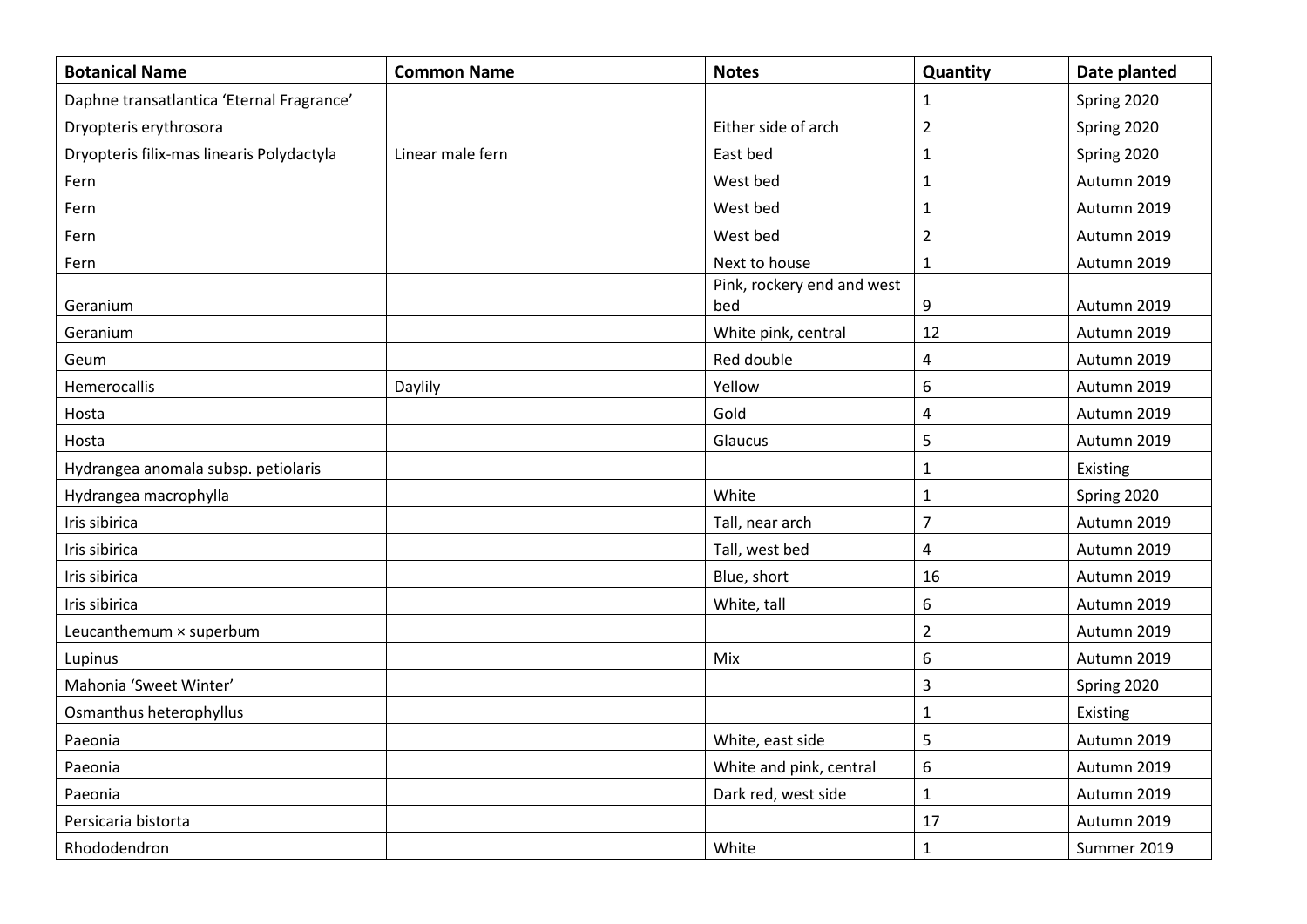| <b>Botanical Name</b>                 | <b>Common Name</b>    | <b>Notes</b>                        | Quantity       | Date planted |
|---------------------------------------|-----------------------|-------------------------------------|----------------|--------------|
| Rogersia                              |                       |                                     | $\overline{7}$ | Spring 2020  |
|                                       |                       | Floribunda standard,                |                |              |
| Rosa 'Absolutely Fabulous'            |                       | yellow, east                        | $\mathbf{1}$   | Autumn 2019  |
|                                       |                       | Patio standard, peach-              |                |              |
| Rosa 'Flower Power'                   |                       | salmon, west                        | $\mathbf{1}$   | Autumn 2019  |
| Rosa 'Ruby Celebration'               |                       | Floribunda standard, red,<br>middle | $\mathbf{1}$   | Autumn 2019  |
| Sarcococca confusa                    | Sweet box             |                                     | $\overline{4}$ | Spring 2020  |
| Sedum                                 |                       |                                     | 9              | Autumn 2019  |
| Sedum rupestre 'Angelina'             |                       |                                     | $\mathbf{1}$   | Spring 2021  |
| Sempervivum                           |                       | In rockery                          | $\overline{2}$ | Summer 2019  |
| Sempervivum arachnoideum              |                       | In rockery                          | $\mathbf{1}$   | Spring 2021  |
| Sempervivum 'Chocolate Kiss'          |                       | In rockery                          | $\mathbf{1}$   | Spring 2021  |
| Skimmia japonica 'Rubella'            |                       |                                     | $\overline{2}$ | Spring 2020  |
| Tradescantia                          |                       | Purple                              | $\overline{2}$ | Autumn 2019  |
| Veratrum nigrum                       |                       |                                     | $\overline{2}$ | Spring 2020  |
| Verbena 'Bampton'                     |                       |                                     | $\mathbf{1}$   | Autumn 2019  |
|                                       |                       |                                     |                |              |
|                                       |                       |                                     |                |              |
| <b>Ritual Landscape Zone</b>          |                       |                                     |                |              |
| Betula pendula                        | Silver Birch          | To be coppiced                      | $\mathbf{1}$   | Spring 2020  |
| <b>Buxus sempervirens</b>             | Box                   |                                     | 5              | Spring 2020  |
| Camassia esculenta 'Blue Melody'      |                       |                                     | 100            | Autumn 2019  |
| Corylus maxima 'Purpurea'             | Purple Filbert        | To be coppiced                      | $\overline{3}$ | Spring 2020  |
| Cydonia oblonga 'Leskovac'            | Quince Leskovac       |                                     | $\mathbf{1}$   | Autumn 2019  |
|                                       |                       |                                     |                | Spring 2020  |
| Digitalis 'Pam's Choice'              | Foxglove Pam's Choice |                                     | 15             | Spring 2021  |
| Dryopteris affinis 'Angustata Crispa' |                       |                                     | $\mathbf{1}$   | Spring 2020  |
| Epimedium                             |                       |                                     | 14             | Spring 2020  |
| Euonymus europaeus 'Red Cascade'      | Spindle               |                                     | $\mathbf{1}$   | Spring 2020  |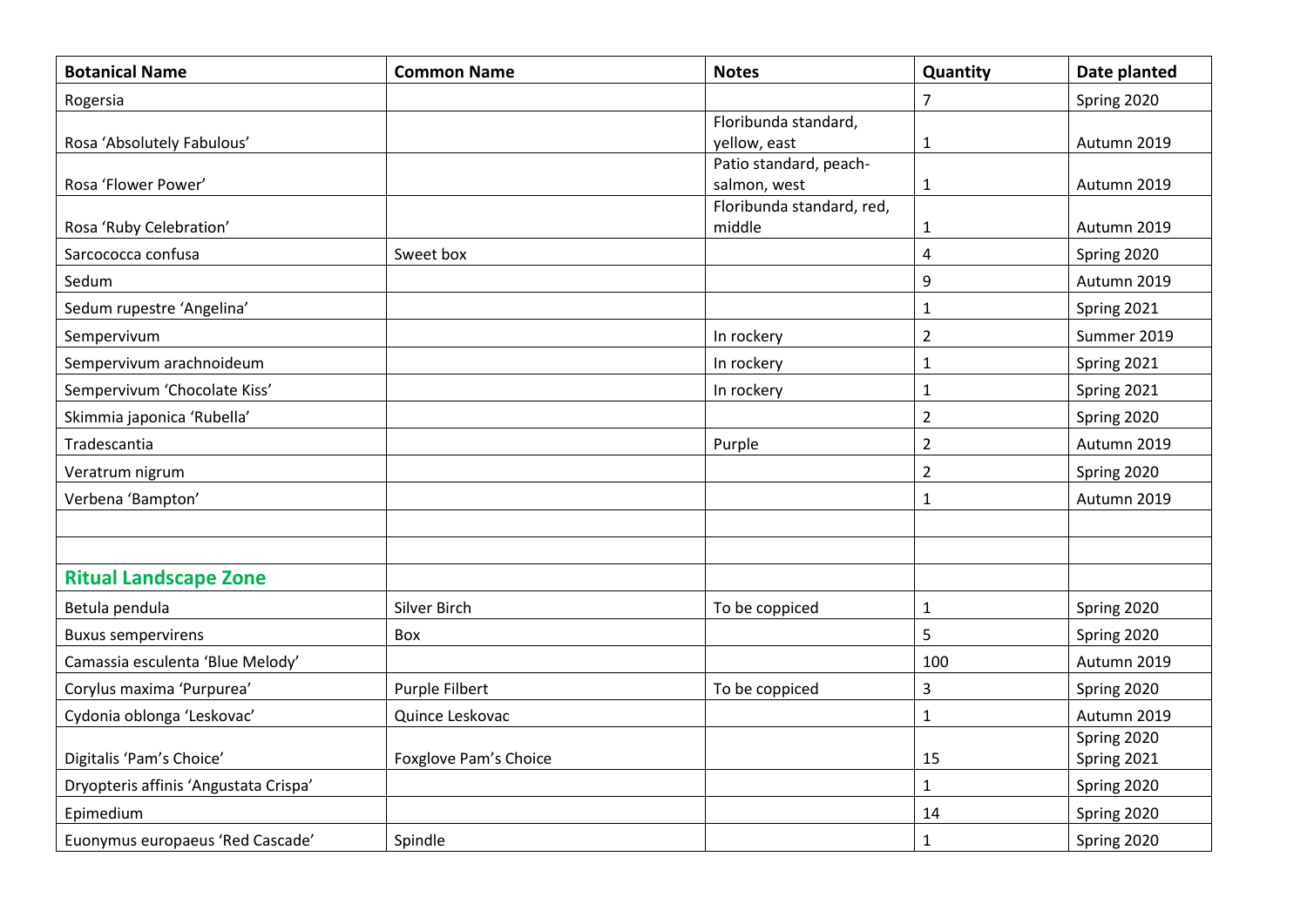| <b>Botanical Name</b>            | <b>Common Name</b>         | <b>Notes</b>               | Quantity                      | Date planted               |
|----------------------------------|----------------------------|----------------------------|-------------------------------|----------------------------|
| Exochorda (serratifolia??)       |                            | Multi-stemmed shrub        | $\mathbf{1}$                  | Existing                   |
| Galanthus nivalis                | Snowdrop                   |                            | 150                           | <b>March 2021</b>          |
| Geranium                         |                            | Blue, next to estate fence | $\mathbf{1}$                  | Spring 2020                |
| Geranium                         |                            | Blue and white             | $\mathbf 1$                   | Spring 2020                |
| Geranium                         |                            | Pink, next to Italian Zone | $\overline{\mathbf{4}}$       | Autumn 2019                |
| Geranium phaeum 'Samobor'        | Dusky cranesbill           |                            | 24                            | Spring 2020                |
| Helleborus orientalis            |                            |                            | 13                            | Spring 2020                |
| Hyacinthoides non-scripta        | English bluebell           |                            | 50                            | <b>March 2021</b>          |
| Ilex x meserveae 'Blue Princess' | <b>Holly Blue Princess</b> |                            | $\mathbf 1$                   | Spring 2020                |
| Iris foetidissima                | Gladdon; Roast beef plant  |                            | 13                            | Spring 2020                |
| Rosa rugosa 'Alba'               |                            |                            | 10                            | Spring 2020                |
| Sambucus nigra 'Black Tower'     | <b>Elder Black Tower</b>   |                            | $\overline{2}$                | Spring 2020                |
|                                  |                            |                            | $\overline{2}$                | Spring 2020                |
| Taxus baccata                    | Yew                        |                            | 11                            | Spring 2021                |
|                                  |                            |                            |                               |                            |
| <b>Italian Zone</b>              |                            |                            |                               |                            |
| Agapanthus                       |                            | Blue                       | $\overline{2}$                |                            |
|                                  |                            |                            |                               | Spring 2020                |
| Artemisia 'Powis Castle'         |                            |                            | $\mathbf 1$                   | Spring 2021                |
| Asphodeline lutea                |                            |                            | 5                             | Spring 2020                |
| Baptisia australis               |                            |                            | $\overline{2}$                | Spring 2020                |
| <b>Buxus sempervirens</b>        | Box                        |                            | $\mathbf 1$<br>$\overline{2}$ | Spring 2020<br>Spring 2021 |
| Callistemon citrinus 'Splendens' |                            |                            | $\mathbf{1}$                  | Summer 2021                |
| Ceanothus 'Delight'              |                            |                            | $\mathbf{1}$                  | Spring 2021                |
| Cercis siliquastrum              | Judas tree                 |                            | $\mathbf{1}$                  | Existing                   |
| Cerinthe major 'Purpurescens'    |                            |                            | 12                            | Spring 2021                |
| Chlorophytum comosum             | Spider plant               |                            | 13                            | Spring 2021                |
| Cistus ladanifer                 | Crimson-spot rockrose      |                            | $\mathbf{1}$                  | Spring 2021                |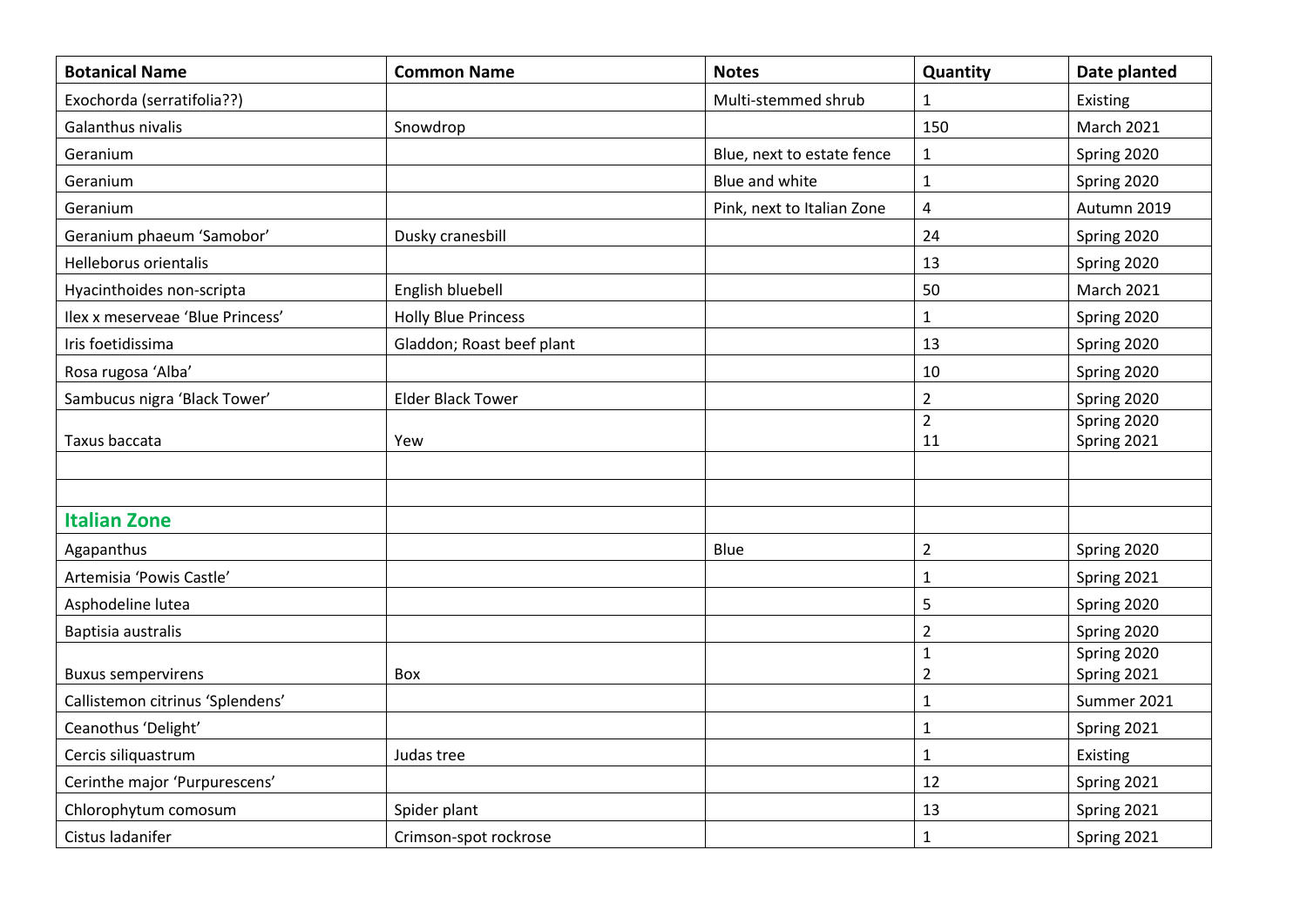| <b>Botanical Name</b>                 | <b>Common Name</b>                         | <b>Notes</b>                 | Quantity       | Date planted |
|---------------------------------------|--------------------------------------------|------------------------------|----------------|--------------|
| Convolvulus cneorum                   |                                            |                              | 1              | Spring 2020  |
| Cupressus sempervirens                | Pencil pine                                |                              | $\mathbf{1}$   | Spring 2020  |
| Eriobotrya japonica                   |                                            |                              | $\mathbf 1$    | Summer 2019  |
| Eryngium agavifolium 'Giant'          |                                            |                              | $\overline{2}$ | Spring 2020  |
| Euphorbia characias 'Humpty Dumpty'   |                                            |                              | 3              | Spring 2021  |
| Euphorbia x pasteurii                 |                                            |                              | $\mathbf{1}$   | Spring 2020  |
| Euryops pectinatus                    |                                            |                              | $\mathbf{1}$   | Spring 2020  |
| Exochorda racemosa 'Niagara'          |                                            | Near pond                    | $\mathbf{1}$   | Spring 2020  |
| Francoa sonchifolia                   |                                            |                              | $\overline{2}$ | Spring 2020  |
| Geranium                              |                                            | Tall, hot pink, under Cercis | $\overline{3}$ | Spring 2020  |
| Geranium palmatum                     |                                            |                              | $\mathbf{1}$   | Spring 2021  |
| Helianthus annuus 'Pacino'            | Sunflower Pacino                           |                              | 26             | Spring 2021  |
| Helleborus argutifolius               | Holly-leaved hellebore; Corsican hellebore |                              | 4              | Spring 2021  |
| Helleborus argutifolius 'Silver Lace' |                                            |                              | 3              | Spring 2021  |
| Hibiscus syriacus 'Oiseau Bleu'       |                                            |                              | $\mathbf 1$    | Spring 2020  |
| Hydrangea macrophylla 'Zebra'         |                                            |                              | $\mathbf{1}$   | Spring 2020  |
| Ipheion 'Alberto Castillo'            |                                            | Summer dormant               | $\mathbf{1}$   | Summer 2021  |
| Iris                                  |                                            | Tall, light blue             | 43             | Autumn 2019  |
|                                       |                                            | Short, dark blue, near       |                |              |
| Iris                                  |                                            | Olearia                      | 10             | Summer 2020  |
| Iris versicolour                      |                                            | In pot pond                  | $\mathbf{1}$   | Summer 2020  |
| Lathyrus odoratus 'Cupani'            | Sweet pea Cupani                           |                              | 8              | Spring 2021  |
| Laurus nobilis                        |                                            | Standard, in pot             | $\mathbf{1}$   | 2013         |
| Lavandula                             |                                            | ??                           | $\mathbf{1}$   | Spring 2020  |
| Lavandula angustifolia                |                                            |                              | 10             | Spring 2020  |
| Lavandula angustifolia 'White Scent'  |                                            |                              | 6              | Spring 2021  |
| Lonicera fragrantissima               |                                            |                              | $\mathbf{1}$   | Spring 2020  |
| Mentha spicata                        | Garden mint                                | In green pot                 | $\mathbf{1}$   | Spring 2021  |
| Myrtus communis tarentina             |                                            |                              | $\mathbf{1}$   | Spring 2020  |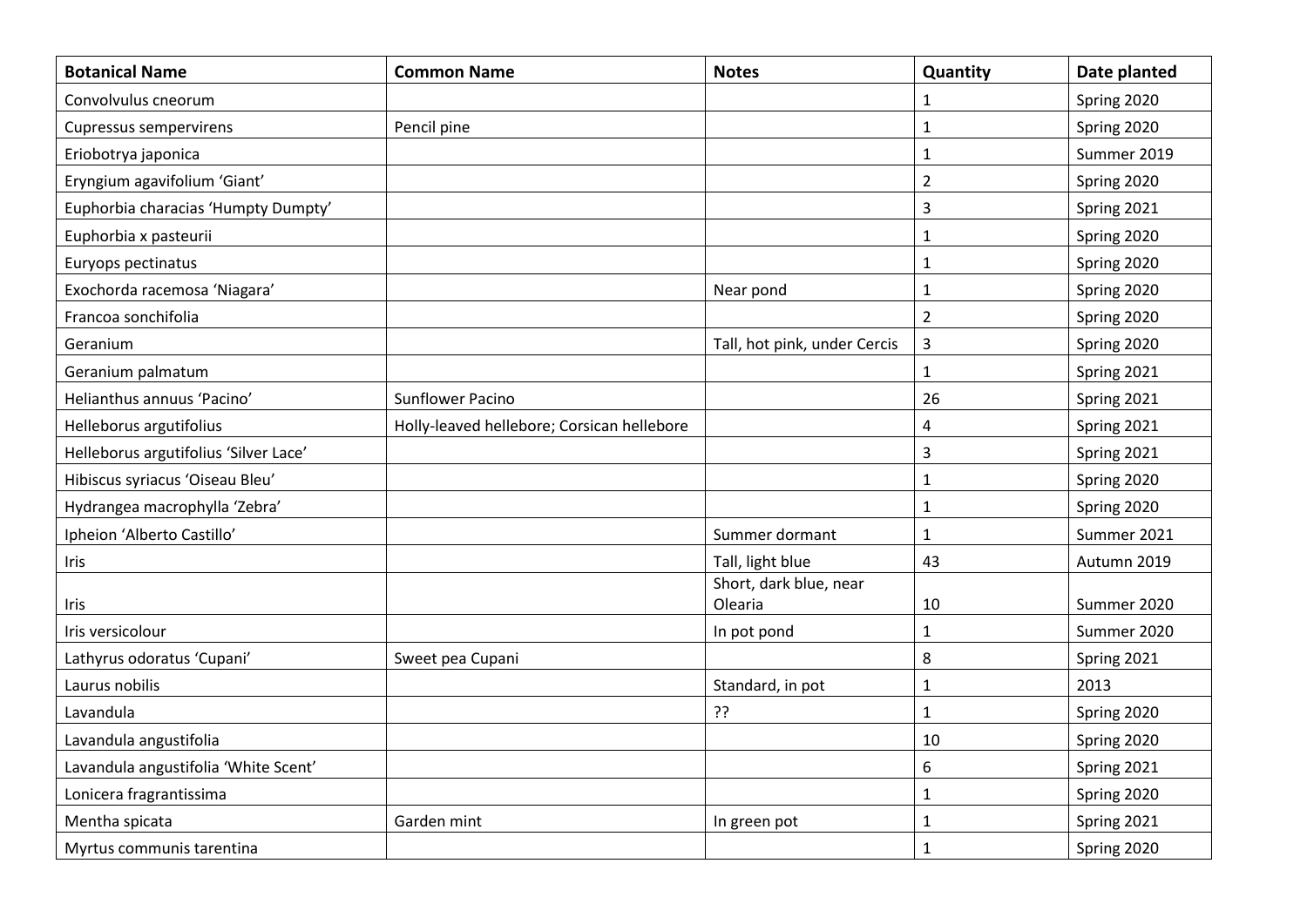| <b>Botanical Name</b>               | <b>Common Name</b>                   | <b>Notes</b>        | Quantity                | Date planted |
|-------------------------------------|--------------------------------------|---------------------|-------------------------|--------------|
| Olea europea                        | Olive                                |                     | 1                       | Spring 2020  |
| Olearia haastii                     |                                      |                     | $\mathbf{1}$            | Spring 2020  |
| Olearia macrodonta                  | New Zealand holly                    |                     | $\mathbf{1}$            | Spring 2021  |
| Onoclea sensibilis                  | Sensitive fern                       | In pot pond         | $\overline{2}$          | Spring 2021  |
| Origanum vulgare                    | Gold-splashed marjoram               |                     | $\overline{\mathbf{4}}$ | Spring 2020  |
| Osteospermum 'Weetwood'             |                                      |                     | 5                       | Spring 2020  |
| Paeonia lutea                       |                                      |                     | $\mathbf 1$             | Spring 2020  |
| Penstemon                           |                                      | Pink                | $\mathbf 1$             | Autumn 2019  |
| Pittosporum tenuifolium 'Tom Thumb' |                                      |                     | 3                       | Autumn 2019  |
| Pittosporum tobira                  |                                      |                     | $\mathbf{1}$            | Spring 2020  |
| Pittosporum tobira 'Nanum'          |                                      |                     | $\mathbf 1$             | Spring 2020  |
| Platycodon grandiflorus 'Mariesii'  |                                      |                     | $\overline{2}$          | Spring 2020  |
| Ribes nigrum 'Ben Sarek'            | <b>Blackcurrant Ben Sarek</b>        |                     | $\mathbf 1$             | Spring 2020  |
| Romneya coulteri                    |                                      |                     | $\mathbf{1}$            | Spring 2020  |
| Rosa 'Evelyn Fison'                 |                                      | Floribunda, scarlet | $\overline{2}$          | Spring 2020  |
| Rosmarinus officinalis              | Rosemary                             |                     | $\overline{2}$          | Spring 2020  |
| Salvia patens 'Cambridge Blue'      |                                      |                     | $\mathbf 1$             | Summer 2021  |
| Salvia sclarea                      | Clary sage                           |                     | $\mathbf{1}$            | Autumn 2020  |
| Santolina chamaecyparissus          | Cotton Lavender                      |                     | $\overline{3}$          | Autumn 2019  |
| Scilla peruviana                    |                                      |                     | $\overline{2}$          | Spring 2020  |
| Sisyrinchium striatum               | Pale yellow-eyed grass; satin flower |                     | $\overline{7}$          | Spring 2021  |
| Stachys macrantha                   |                                      |                     | $\mathbf{1}$            | Spring 2020  |
| Taxus baccata                       | Yew                                  |                     | 3                       | Spring 2020  |
| <b>Teucrium fruticans</b>           |                                      |                     | $\overline{2}$          | Spring 2020  |
| Teucrium x lucidrys                 |                                      |                     | $\overline{2}$          | Spring 2020  |
| Trachycarpus fortunei               | Chusan palm                          |                     | $\mathbf{1}$            | Spring 2021  |
| Tropaeolum majus 'Empress of India' | Nasturtium Empress of India          |                     | 11                      | Spring 2021  |
| Vitex agnus-castus                  |                                      |                     | $\mathbf{1}$            | Spring 2020  |